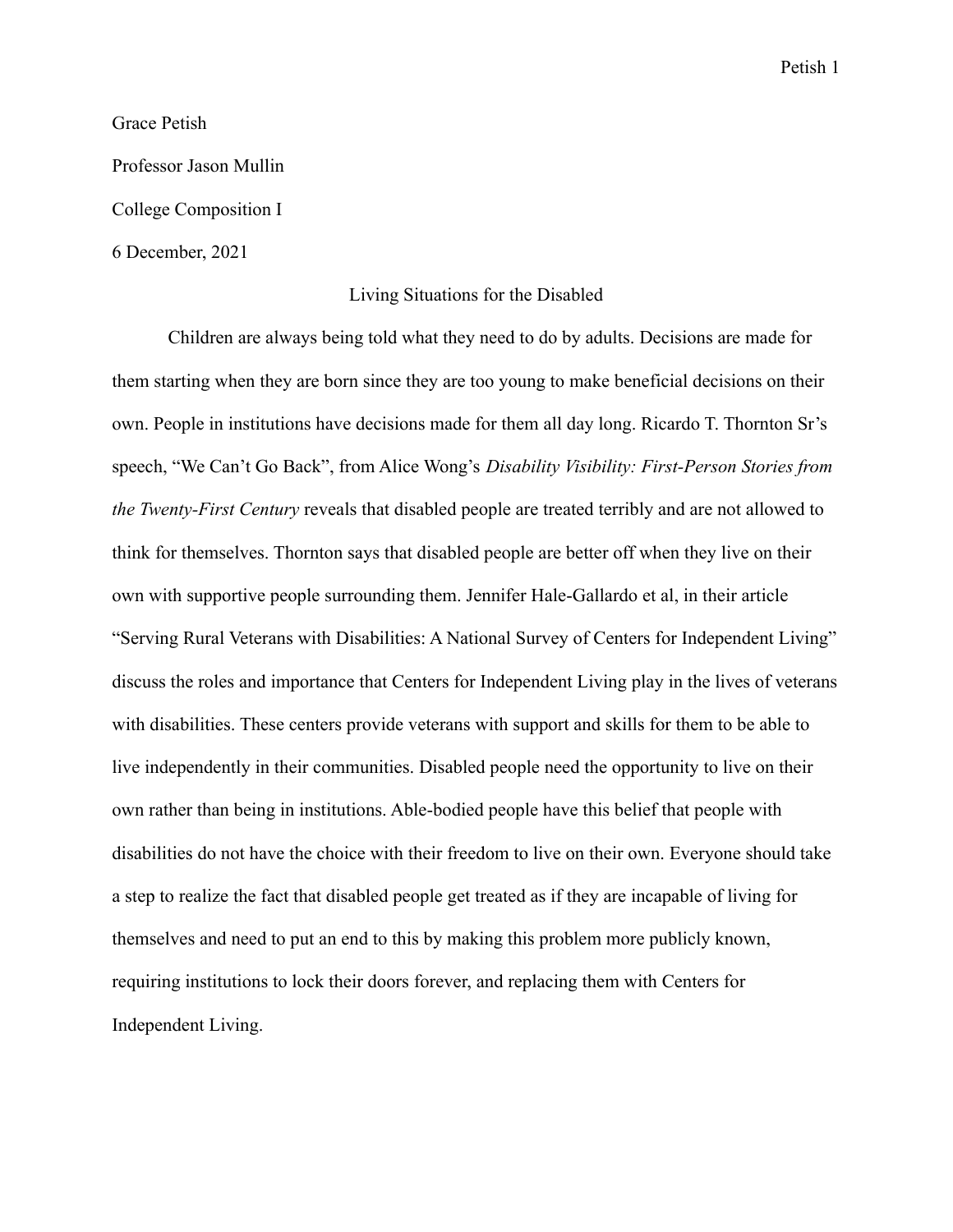Ricardo T. Thornton Sr. gives a speech to a United States Senate Committee called "We Can't Go Back", which explains and gives examples as to why institutions are not a beneficial place for intellectually disabled people to live. He and several of his family members have experienced hardships living in institutions and experience much more joy living on their own. On a similar topic, Jennifer Hale-Gallardo et al show how Centers for Independent Living are beneficial to the community. These centers are obliged to provide services to allow the most independence and community integration possible, which is not what institutions are about. An institution is a place where disabled people are sent so they do not disrupt the flow of the community. Hale-Gallardo and a group of authors compose a study and share with the public the results in "Serving Rural Veterans with Disabilities: A National Survey of Centers for Independent Living''. It shows that CILs (Centers for Independent Living) provide many useful resources to help veterans, most of whom are disabled. Although Thornton has experienced living in institutions firsthand, Jennifer and her group of authors have not had experiences as he has. That is why they conducted a survey. They have conducted this survey to show how Centers for Independent Living are beneficial to disabled veterans and proves Thornton's idea that institutions are a horrible place to live. When examined, Thornton Sr. and Hale-Gallardo et al work together but separately to show that institutions should be replaced with CILs since they overall aid disabled people in the communities.

People, specifically ones who have personally been affected, should start to speak up about their past experiences living in institutions, to permanently close all of them. By doing this, more people would see how these living conditions should not be inflicted upon anyone and want to make a change for better living situations. In Thornton's speech, he stated, "Please protect people from places where no one expects anything from them and where they're just kept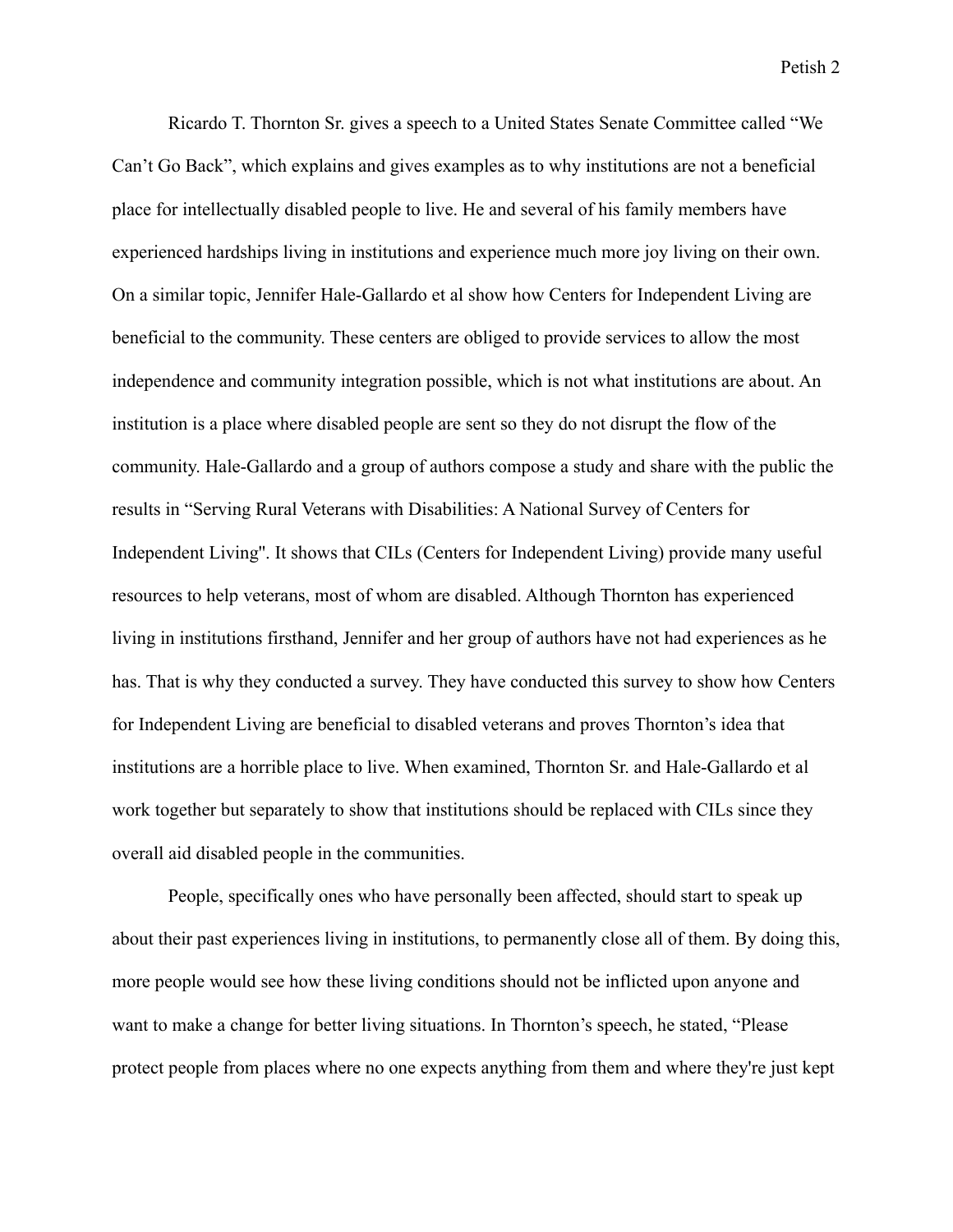alive. We can't go back. It's time to move forward" (89). This is within the last paragraph of his speech, after stating how much better he and his family lived after leaving an institution. Thornton describes his experience living in Forest Haven, an institution in DC he lived in, and his experience living freely in his community. By doing this, he is showing that institutions are not somewhere to send a person. Instead, go to a CIL where there are more resources and employees at these places want you to live on your own. Similarly, Hale-Gallardo et al write, "Veterans affected by disabilities need a range of support...live independently in their communities. Independent Living (IL) refers to the ability to perform self-care and achieve self-determination in the least restrictive environment possible" (para 3). Disabled people need support systems when they are living on their own. Institutions are not a supportive place to be and are rather degrading. Independent living is a supportive way of life. This idea is like nursing homes or assisted living places for the elderly. People are hired to assist them when needed. The employees are not surrounding the elderly all the time but give them space. Nursing homes are where elderly people have a place to stay on their own, but also have access to many people and services meant to assist them if they need it. That is the idea of Centers for Independent Living. Institutions should forever close down for the benefit of the greater good.

Centers for Independent Living have many more resources and support than institutions. Institutions just keep disabled people alive but CILs provide support in many different ways because their employees want people that are disabled to have the chance to live on their own. Jennifer Hale-Gallardo and a few other authors wrote, "Almost one third of CILs...reported providing referrals related to mental health issues...reported providing transportation supports or programs for Veteran consumers...independent living skills training, shelter location for homeless Veterans..." (para 20-22). These services listed are not every service offered at CILs. There are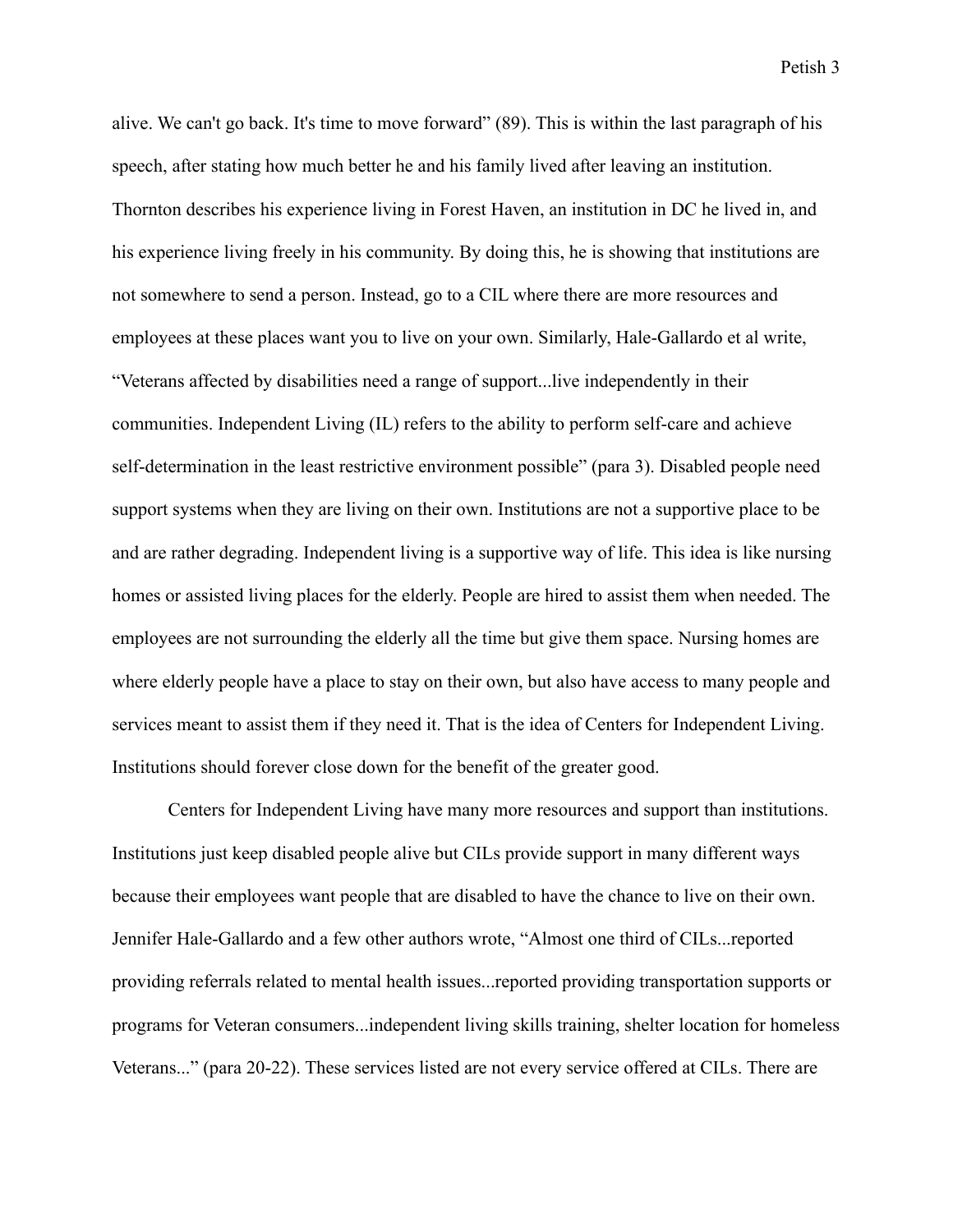Petish 4

many more listed on "Serving Rural Veterans with Disabilities: A National Survey of Centers for Independent Living. For example, independent living skills training that is offered at a CILs is very useful in assisting people who are disabled, specifically disabled veterans. On the other hand, Thornton states, "...no one expects you to do anything in the institution but survive...We thought we were incompetent, so no one took the time to teach us things" (87-88). The workers in institutions thought that people who were disabled could not complete simple tasks. For this reason, disabled people were never taught how to do anything on their own.

One way to make a drastic and quick change is to make the media more aware of living conditions in institutions. If everyone wants to close institutions, then why need to make their voices heard by the federal government so they can take care of that. This is exactly what Thornton did in his essay. He essay states, "*From a statement given before the United States Senate Committee on Health, Education, Labor, and Pensions on June 21, 2012...*I am here repsresentating the ninety-two thousand people who are still living in institutions...and for all of the people, like me, who used to live in an institution" (Thornton 85). Thornton went to the U.S. Senate to discuss a topic that was very important to him. Everyone should put an effort in like this. Whether that means attending peaceful protests, rallys, or going to your local governor to work towards your goal. Thornton is a leader to get institutions closed. Similarly, Hale-Gallardo et al says, "This paper provides the first systematic examination at a national level of the ways in which CILs can and do support Veteran consumers..." (para 45). This group of authors conducted a survey to prove that CILs are helpful to the disabled community, unlike institutions. They said that it was one of the first examinations at a national level, which is a big step forward in the right direction for all institutions closing. For example, the Black Lives Matter movement. Once that was brought to social media and the news, so many people formed their opinions and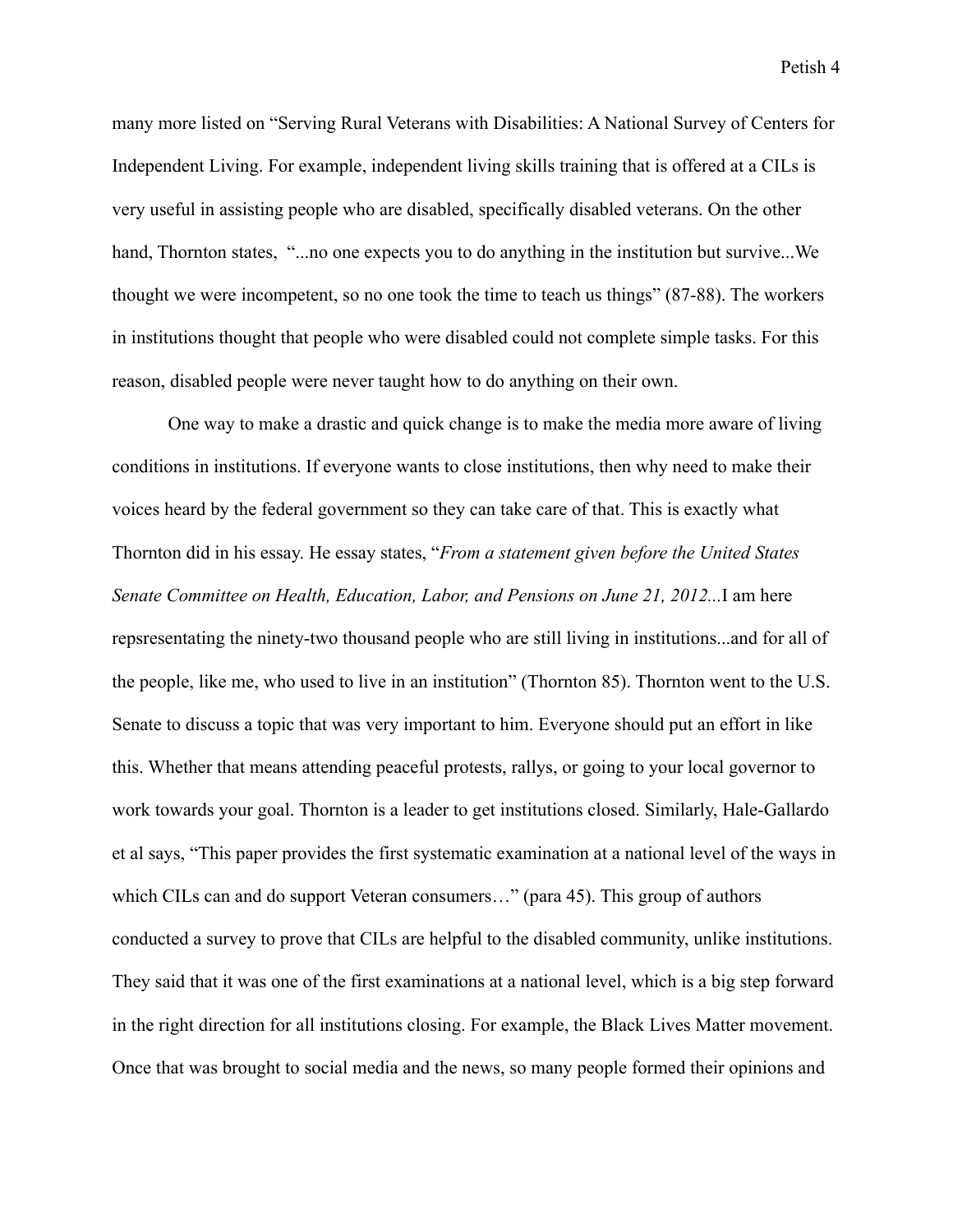voices. People wanted a change as to how certain aspects of this country operates. That is what will happen once more and more people hear about the living conditions in insitutions. People will finally realize that no one should have to live in such a terrible place, and want all institutions to close.

There are different ways to counter these previous statements, but one argument in particular is that people think that everyone in the disabled community needs to be cared for all the time since they are incapable of doing anything on their own. Some disabled people need help every minute of the day, but most of them can function on their own. Thornton said, "People sometimes say that I'm not like some of the other people with intellectual disabilities. The only thing that's special about me is that people believed in me and in my potential to learn in spite of my disability, and they took the timeto help me learn" (89). Thornton was just like many other intellectually disabled people. The only aspect that made him different than others is that he had support. When disabled people have positive support, then they are able to grow and can live on their own. The website article by Hale-Gallardo et al states, "The services most frequently used by CIL Veteran consumers included services for...supports, assistance...supports...supports..." (para 18). This quote was taken from a sentence that listed a large amount of services offered at a CIL. Support and assistance means to help someone when needed. It never says that they do everything for them, the article says CIL services help the disabled. There is a difference between aiding someone when they need it and doing everything all the time for someone. Any disabled person can do what they want to, as long as they have the support to assist them.

Institutions are terrible places to live. They leave no room for disabled people to grow and be on their own. Thornton despised his time in an institution, which means that every other human will too. Hale-Gallardo et al's survey proves that Centers for Independent Living allow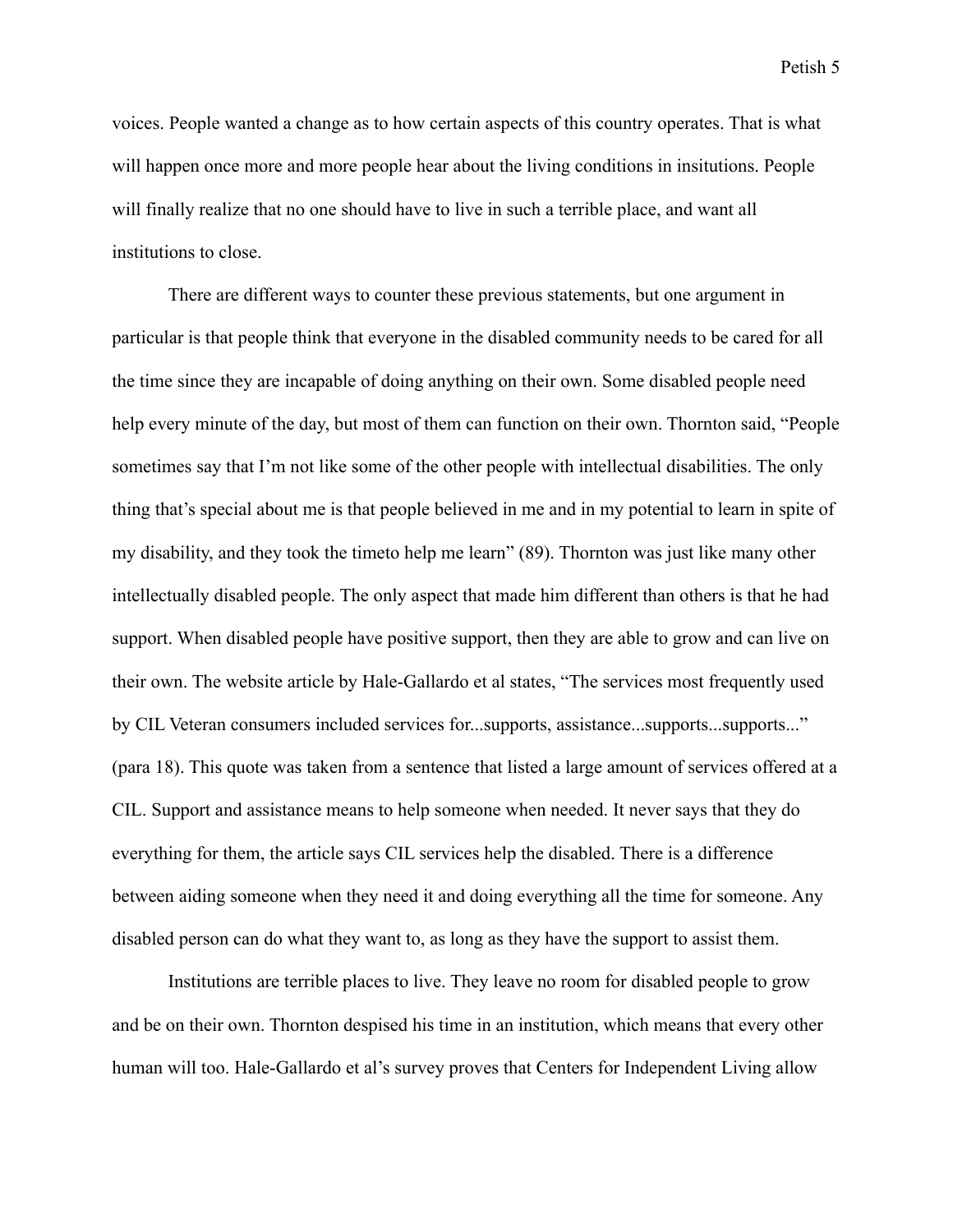disabled people the chance to experience living on their own, with access to services to assist them if needed. Because of this reason and more, institutions should be closed and replaced with CILs all around the world. Able-bodied people should put themselves in the position of a disabled person. If an able-bodied person would not like living in an institution, then they should not send people they love and care about to a place like that.